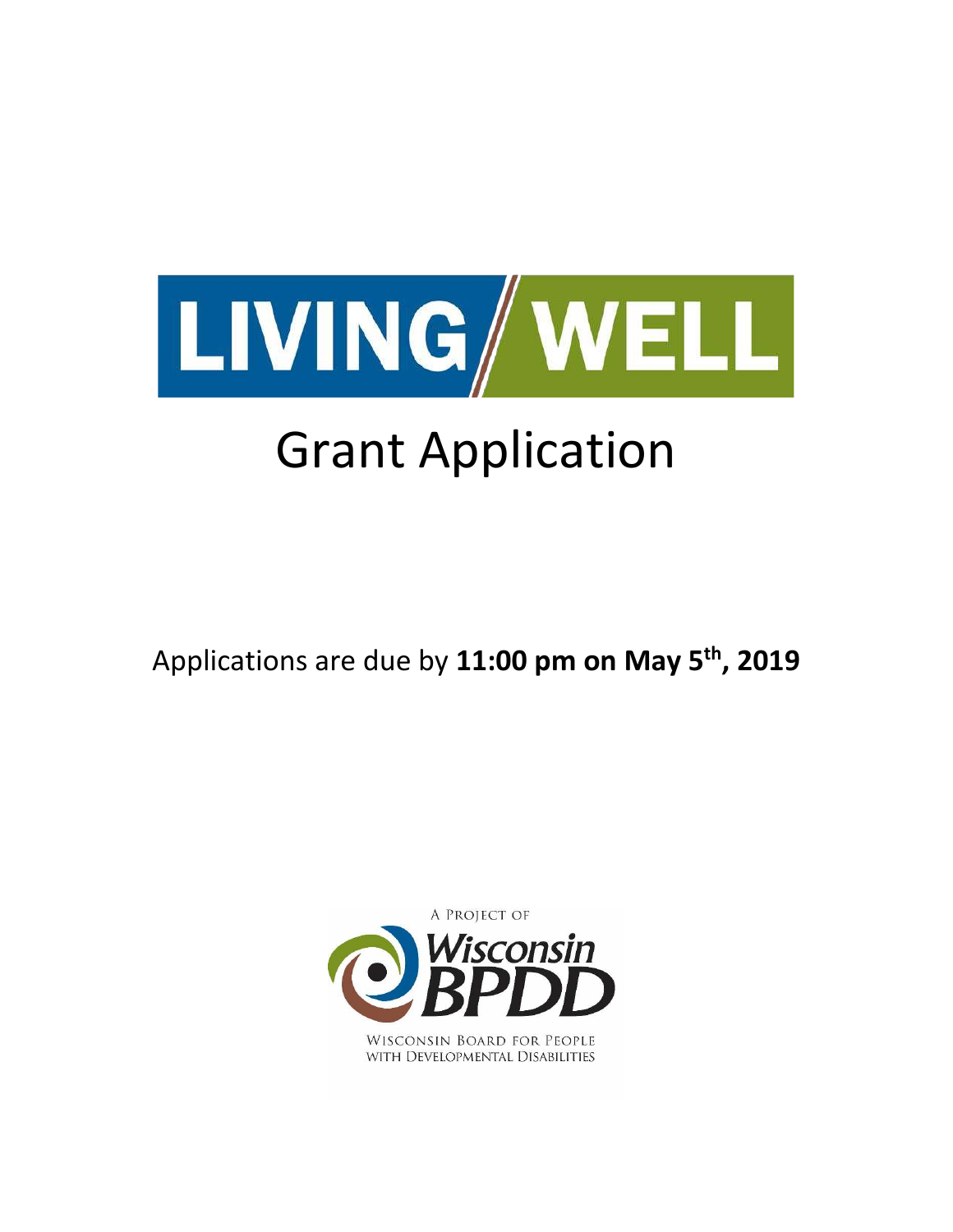## Living Well Grant Timeline

| <b>Activity:</b>                     | Date:                                  |
|--------------------------------------|----------------------------------------|
| <b>Application Released</b>          | Wednesday, March 27th, 2019            |
| <b>Application Due</b>               | Sunday, May 5 <sup>th</sup> , 2019     |
| Notice of Award/Start of<br>Contract | Wednesday, May 15 <sup>th</sup> , 2019 |
| <b>End of Contract</b>               | Thursday, May 14th, 2020               |
| <b>Project Kickoff Meeting</b>       | Thursday, June 6 <sup>th</sup> , 2019  |
| <b>Consortium Meeting</b>            | Wednesday, July 24th, 2019             |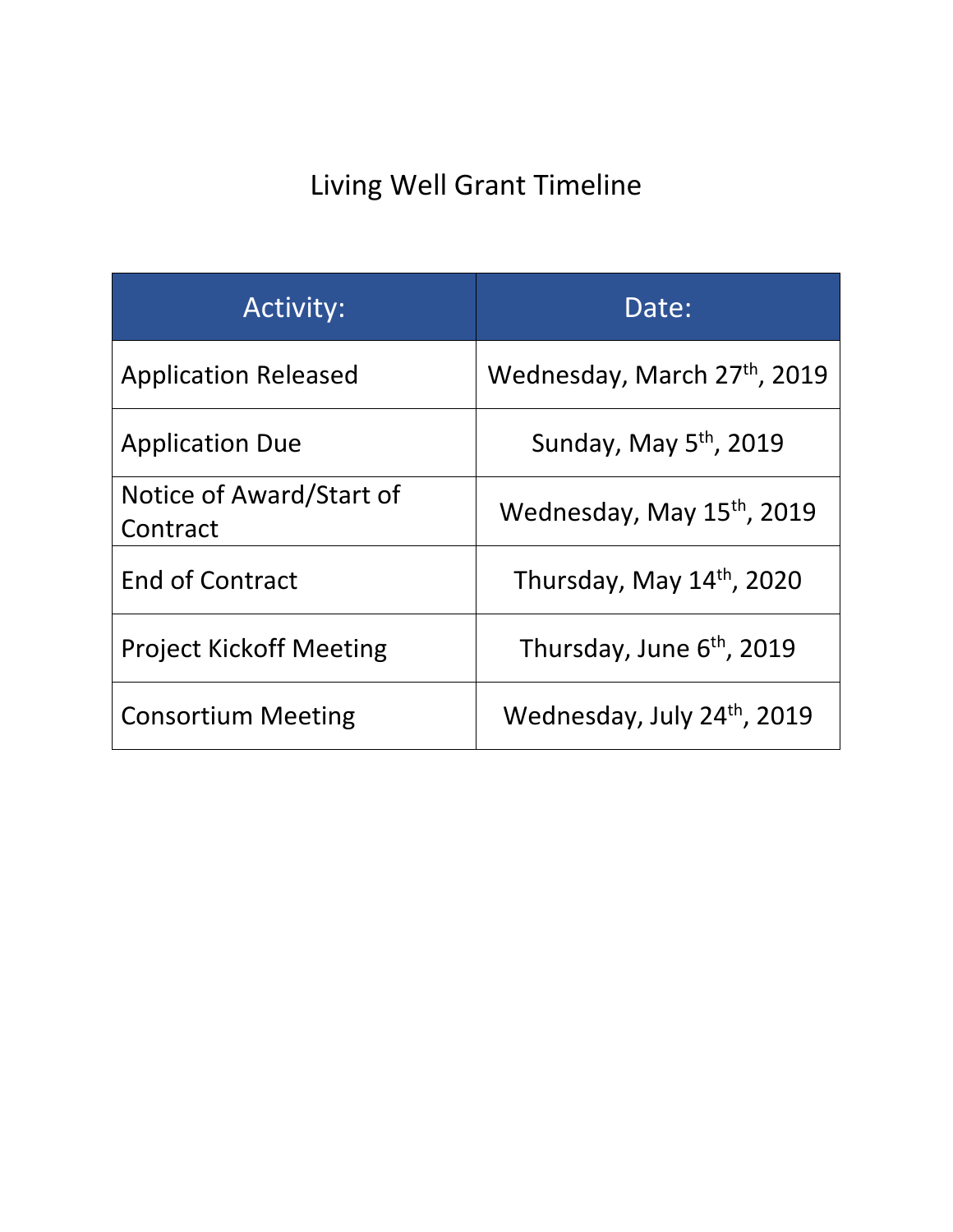#### **What is a Living Well grant?**

The Wisconsin Board for People with Developmental Disabilities (BPDD) is one of five states to receive a Project of National Significance award from the federal Administration on Community Living. This five-year project, Model Approaches for Living Well, seeks to strengthen Home and Community-Based Service (HCBS) systems and promote the health, safety, independence, and community participation of people with intellectual and developmental disabilities (I/DD). Wisconsin will work with a broad coalition of stakeholders to:

- Support professionals working directly with people with disabilities;
- Promote the leadership of self-advocates and families;
- Promote the use of evidence-based and promising practices such as supportive decision making, person-centered planning, and competitive integrated employment;
- Address abuse and rights violations in the HCBS delivery system; and
- Increase the capacity of states to provide HCBS in integrated settings.

WI BPDD's Living Well project will select five pilot sites that will test promising strategies to promote health, safety, independence and community participation of people with disabilities, while improving community monitoring to prevent abuse, neglect and exploitation.

The Living Well project intervention prioritizes equipping individuals with I/DD and the people who spend the most time with them—families and direct support professionals—with the skills and resources to improve informed choice and the ability to self-monitor situations to prevent abuse and neglect. The Living Well pilot sites will engage local communities to promote inclusion, elevate societal expectations and expand natural relationships.

The Living Well project will include the following activities:

- Conduct and review an organization self-assessment to obtain data at baseline and over the course of the intervention.
- Work with grant coaching staff to identify a minimum of 20 HCBS participants who will participate in the Living Well grant intervention activities. Participants chosen should have diverse service needs.
- Develop an action plan based on findings from the agency self-assessment.
- Implement organizational action plan along with the model approach identified by Wisconsin's Living Well grant, including but not limited to:
	- a) Training and mentoring direct support professionals
	- b) Hosting self-advocacy workshops with People First Wisconsin
	- c) Developing a peer network (also with the support of People First WI)
	- d) Hosting family education events and developing a family network
	- e) Facilitation opportunities for Personal Futures Planning
	- f) Participating in community resource mapping to identify existing local opportunities, relationships and connections.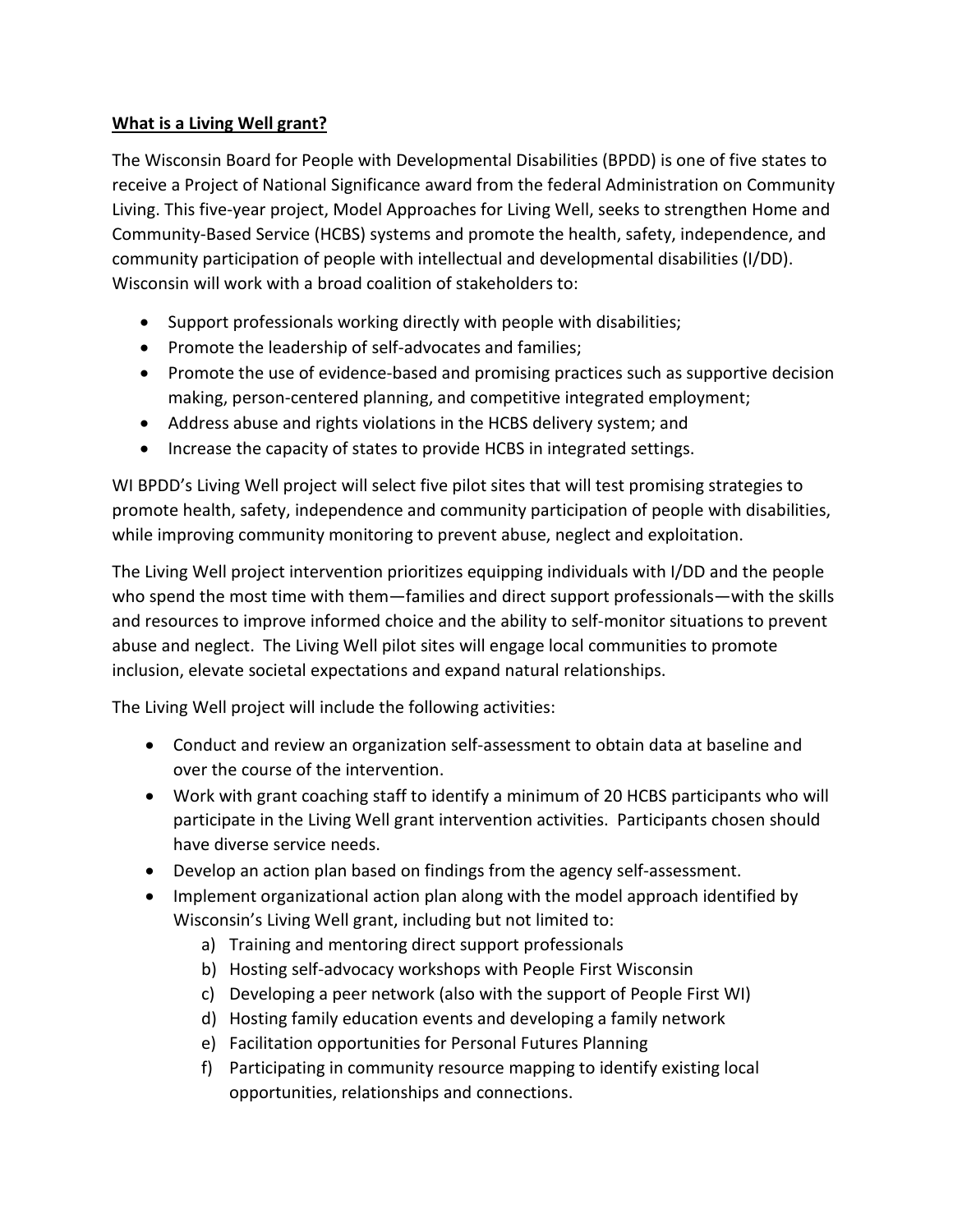- g) Utilizing resources to identify risk and safety across community settings
- h) Providing pilot participants with community-based services to build a meaningful life and to obtain competitive, integrated employment
- i) Hosting annual community conversation events
- Participate in project consortium meetings three times per year.
- Participate in quarterly learning collaborative calls.
- Engage in bimonthly site visits with grant coaching staff.

Living Well/WI BPDD will provide five organizations/groups with technical assistance, training, and project funds of \$10,000 (for each grant site) each year for the four-year grant period to successfully implement Living Well strategies at their organization/group. Continued funding will be contingent upon timely fulfillment of grantee requirements listed below.

#### **What are the Living Well grantee requirements?**

- Engage in all activities listed above.
- Develop and implement an action plan for service transformation.
- Maintain ongoing communication and collaboration with coaching team and program staff through the contract period.
- Engage in project evaluation and data collection, including participant interviews, on-line surveys, capturing and reporting program data.

#### **Who can apply?**

Any organization or group that supports individuals with I/DD who are participants in Long-Term Supports and Services (LTSS) in Wisconsin may apply for the grant (e.g. direct provider agencies—vocational, residential or both; family led groups; self-advocacy groups). Managed Care Organizations (MCOs) and IRIS Consult Agencies (ICAs) are also encouraged to apply. MCOs and ICAs should identify provider groups with whom they will work explicitly in the application (Question 5). Multiple entities may collaborate on an application. It is expected that a successful applicant will actively involve the following stakeholders throughout the process:

- Individuals with disabilities
- Families
- Broader community
- Residential and day/employment support providers
- MCOs or ICAs
- County children's long-term care supports coordinator (when appropriate)

The pilot sites are encouraged to engage other stakeholders on their teams such as school districts, local rehabilitation counselors, local businesses, civic groups, and others.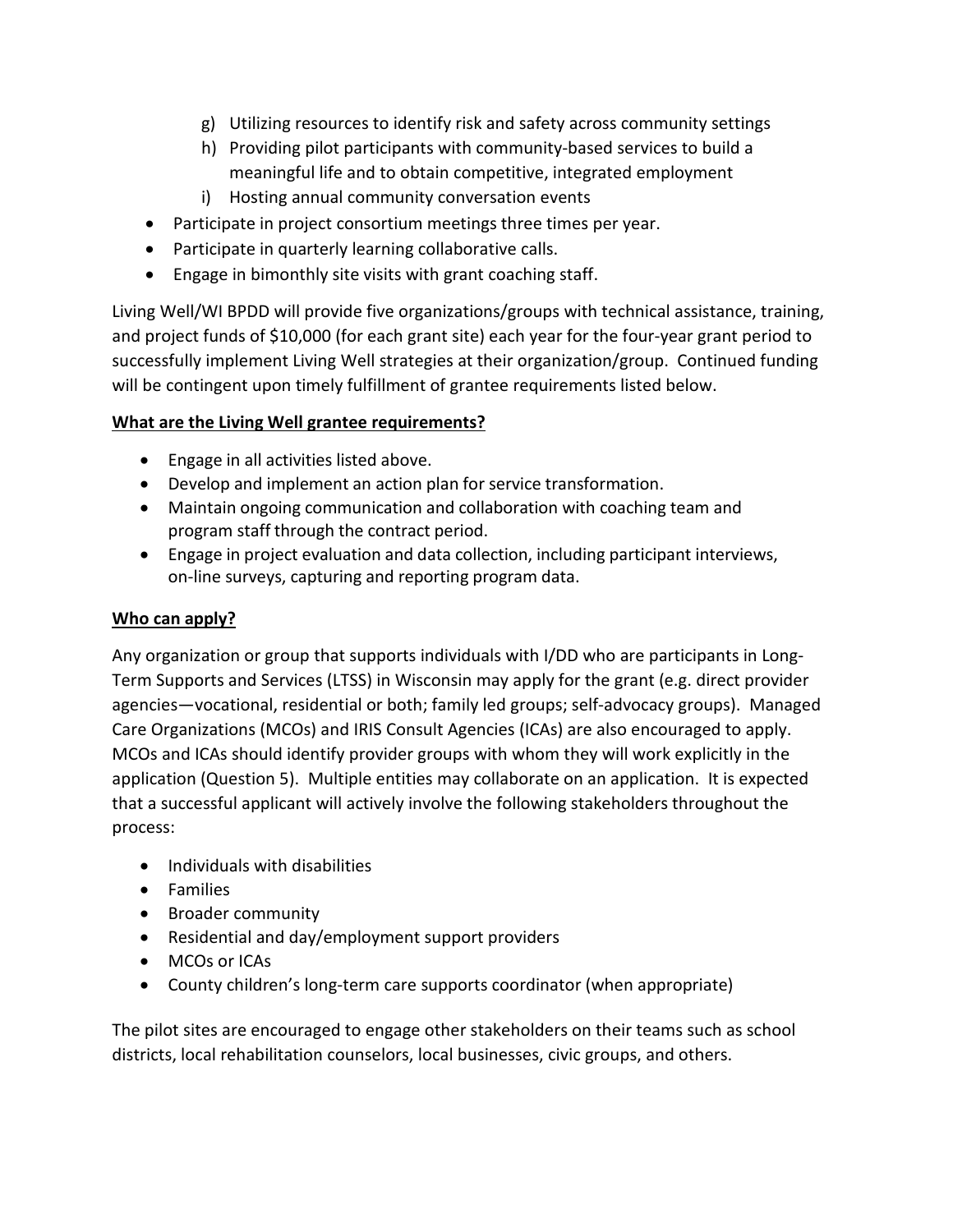#### **What do you get from the grant?**

Each grant recipient will receive a grant of \$10,000 per year for four years. These funds are designed to support the development and implementation of the intervention package outlined in the grant as well as any additional activities to improve health and safety for people with I/DD living in the community. Typical expenses might include but are not limited to the following: staff buy out time to attend trainings; registration, food and mileage reimbursement for trainings; costs for hosting community events and other outreach activities. Grant funds may not be used to purchase equipment such as laptops or cellular phones.

Each grant recipient will be expected to work closely with a coaching and mentoring team that will include subject matter experts in topical issues. Coaching and mentoring teams will provide hands-on training, support and coaching on all elements of the intervention package and help to ensure fidelity. They will individualize supports based on each recipient's specific priorities and needs.

#### **How do you apply?**

- Submit a **completed application form by e-mail (preferred method)** to Allison Kelly at allison.kelly@wisconsin.gov by **11:00 pm on May 5th, 2019.**
- To submit via **fax**, fax your application materials to (608) 267-3906
- To submit via **ground mail**, send your application materials to:

Living Well Grant c/o Allison Kelly 101 E. Wilson St., Rm 219 Madison, WI 53703

#### **How will the projects be chosen?**

- Applications will be reviewed and scored by a **review team of at least 3 people.**
- Each member will read and score each proposal independently, discuss each proposal jointly, and then **submit final results for tabulation.**
- The quantitative score from each member will be averaged and a final score will be assigned to the proposal. Scores will be **ranked from highest to lowest scores**. The **highest ranked proposals** will be chosen to be involved in the Living Well initiative.

If you **need application materials in an alternative format and/or language,** contact**:**

Allison Kelly at (608) 266-5038 or [allison.kelly@wisconsin.gov](mailto:allison.kelly@wisconsin.gov)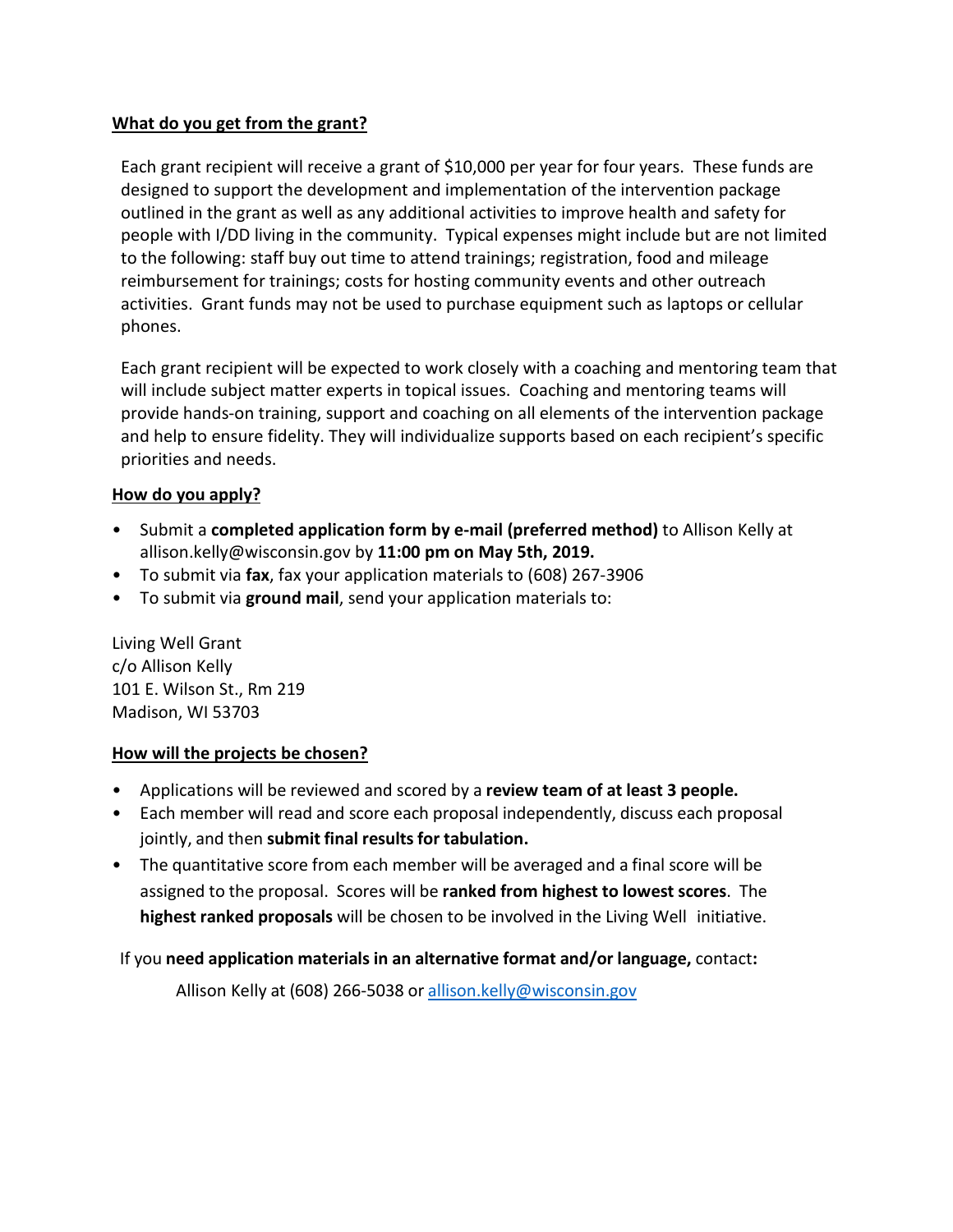

### **Living Well Grant Application**

**The completed application is due by 11:00 p.m. on May 5th, 2019**.

Late applications will not be accepted.

**Applicant(s) Name:** 

**Organization(s):** 

**Lead Contact Information** 

**Name:** 

**Address:** 

**Telephone:** 

**Email address:** 

**Please provide a written response to the questions below (not to exceed 8 single spaced pages total).** 

**\_\_\_\_\_\_\_\_\_\_\_\_\_\_\_\_\_\_\_\_\_\_\_\_\_\_\_\_\_\_\_\_\_\_\_\_\_\_\_\_\_\_\_\_\_\_\_\_\_\_\_\_**

- 1. Why is your group or organization interested in participating in the Living Well project? What assets and experiences does your group or organization have that make you a strong candidate for the Living Well grant?
- 2. Describe the services and supports that your organization currently provides. What efforts has your group/organization already taken to move toward integrated, community-based services?
- 3. List the staff you will involve in the Living Well grant and their role(s) in the project.